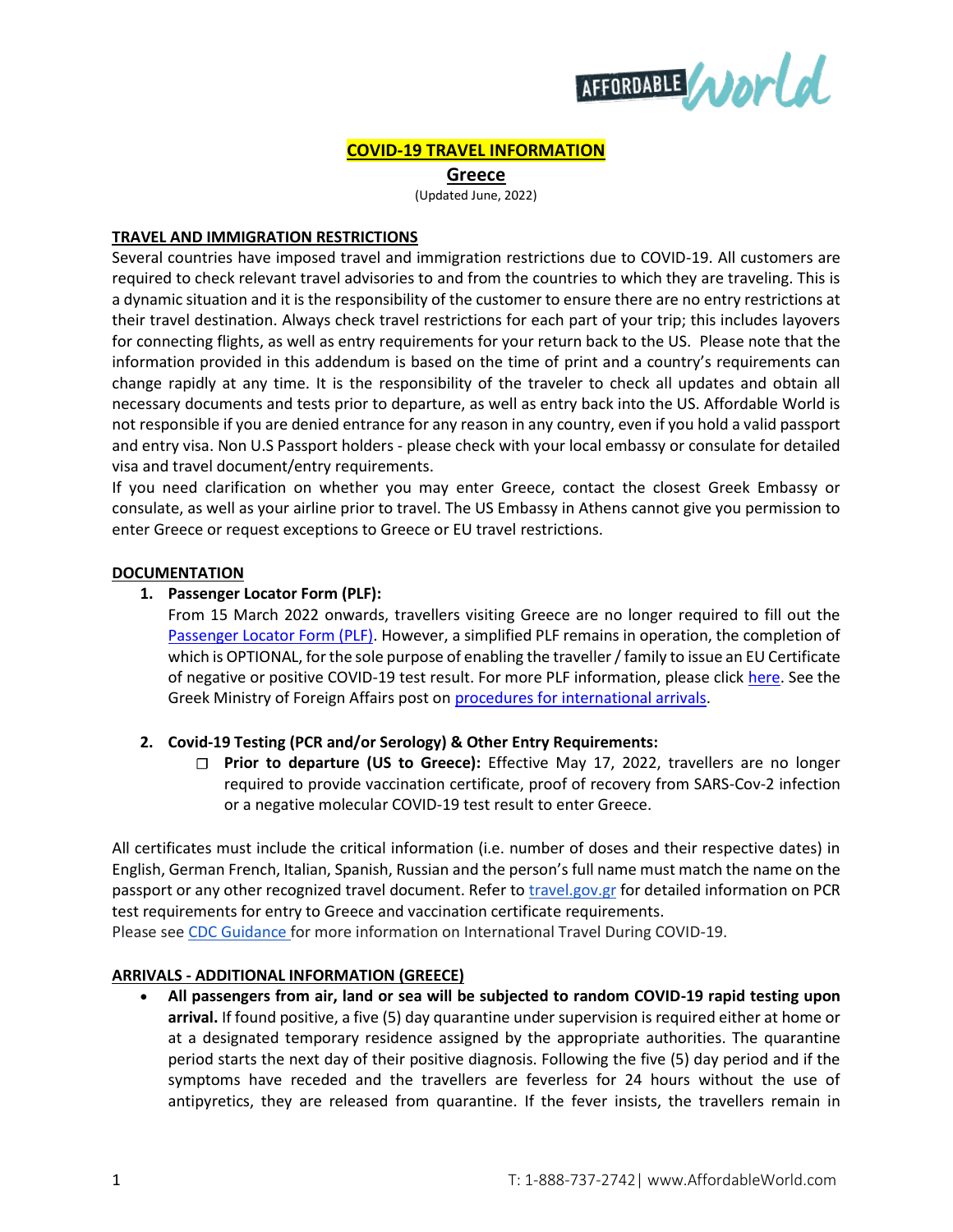

isolation until the fever has fully receded. The above travellers must wear a high protection breathing mask (FFP2 or N95) or a combination of two masks for at least 5 days after their release from isolation.

- Sampling RAPID antigen tests at the entrance gates for selected individuals drawn from a targeted sampling system, based on the "EVA" system.
- Mandatory isolation if they test positive for SARS-Cov-2, following a sampling test. In this case, the travelers and their travel companions are accommodated in quarantine hotels, where they will undergo further PCR testing to confirm the initial diagnosis. Guests will stay in seclusion hotels for at least 10 days. The expenses of the accommodation in quarantine hotels are covered by the Greek state.
- In the event a guest receives a positive PCR result, the guest will be transferred to a Government isolation/quarantine unit. Any unused tour feature either on air transportation or for land arrangements including but not limited to optional excursions/tours/meals, hotel accommodations and upgrades are non-refundable, non-transferable, or exchangeable.
- Guests who have purchased the Land + Air package will be met by an Affordable World tour guide/representative at the Athens(ATH) airport.
- Guests who have purchased the Land Only package will need to arrive at the Athens hotel on your own.

# **MASK REQUIREMENTS:**

- Masks are required everywhere, indoors and outdoors.
- The fine for not wearing a mask in areas where it is required, not maintaining required social distancing, and/or violating the movement restrictions is **300 euros**.
- The fine for non-compliance with mandatory quarantine is **5000 euros,** in addition to possible arrest.
- All travelers are responsible for bringing their own masks and hand sanitizers for personal use during the tour.
- Additional information is available in English at **[travel.gov.gr](https://travel.gov.gr/#/)**

# **BEFORE TRAVELING BACK TO THE UNITED STATES:**

 Effective Sunday June 12, 2022 - Travelers are no longer required to present a negative viral COVID-19 test result for the flight to the United States. Please see [CDC's](https://www.cdc.gov/coronavirus/2019-ncov/travelers/testing-international-air-travelers.html) FAQ for answers to questions about the requirements for all air passengers arriving in the United States. \*Important note: If you are unable to board your scheduled return flight to the U.S. for any reason, you will be responsible for any expenses you may incur (ie. flight expenses, hotel accommodation, transportation, meals, sundry expenses and more). Please note, Affordable World cannot be held responsible if you cannot return as scheduled and will not be responsible for any related expenses.

*"As of 12:01AM ET on June 12, 2022, CDC will no longer require air passengers traveling from a foreign country to the United States to show a negative COVID-19 viral test or documentation of recovery from COVID-19 before they board their flight. For more information, see [Rescission: Requirement for Negative Pre-Departure COVID-19 Test](https://www.cdc.gov/quarantine/fr-proof-negative-test.html)  [Result or Documentation of Recovery from COVID-19 for all Airline or Other Aircraft Passengers Arriving into the](https://www.cdc.gov/quarantine/fr-proof-negative-test.html)  [United States from Any Foreign Country.](https://www.cdc.gov/quarantine/fr-proof-negative-test.html)" - CDC*

#### **GOVERNMENT RESOURCES**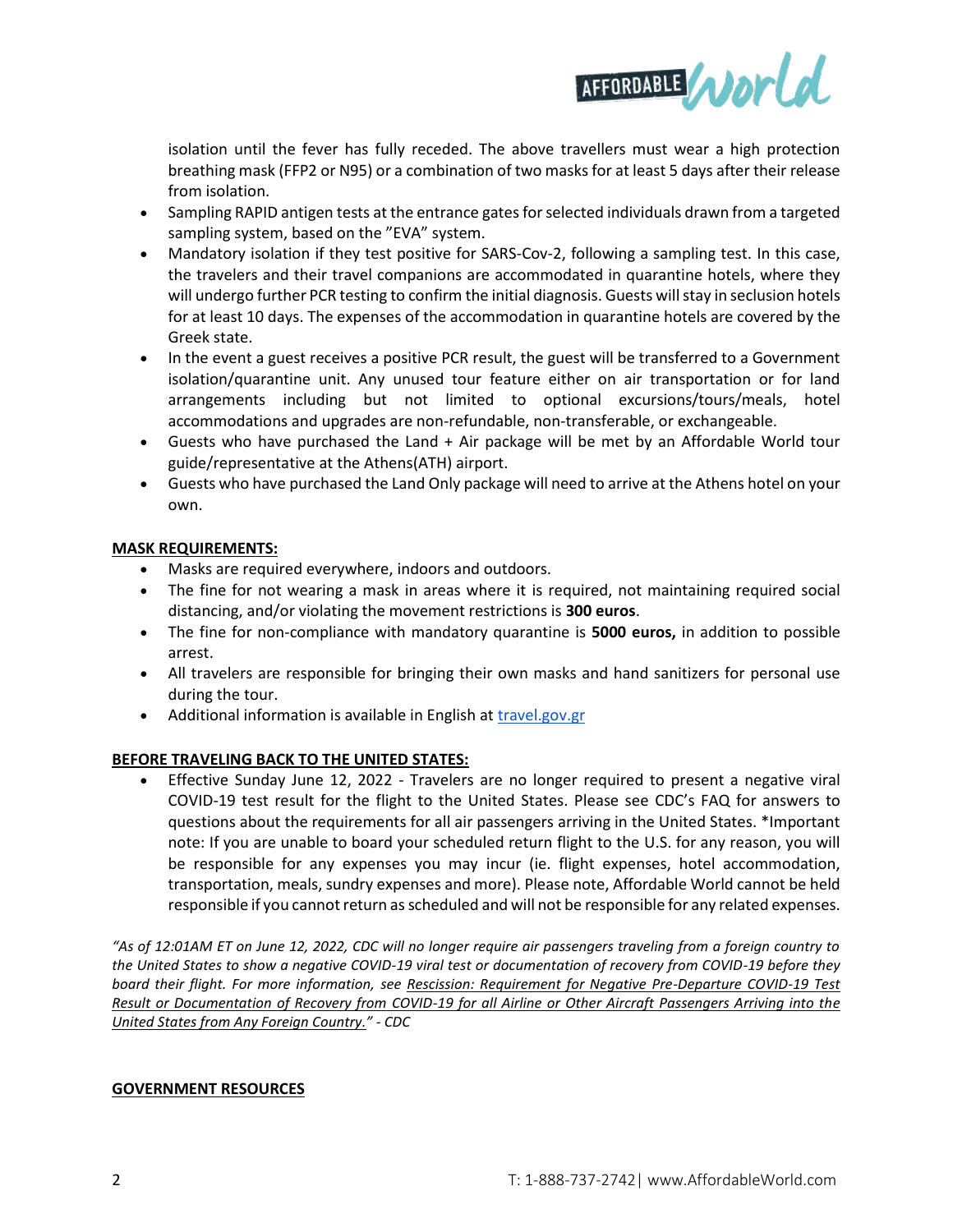

We'd like to remind all guests to check their local state travel guidelines regarding travel restrictions when arriving from international destinations or other US States, as this may vary state by state.

[US State Department](https://travel.state.gov/content/travel/en/traveladvisories/ea/covid-19-information.html#ExternalPopup) [CDC Travel Resources](https://www.cdc.gov/coronavirus/2019-ncov/travelers/testing-international-air-travelers.html) [WHO](https://www.who.int/emergencies/diseases/novel-coronavirus-2019/travel-advice) [US Embassy & Consulate in Greece](https://gr.usembassy.gov/covid-19-information/) – Covid-19 Information [Protocol for Arrivals in Greece](https://travel.gov.gr/#/) [Emirates Airlines Travel Requirements by Destination](https://www.emirates.com/us/english/help/covid-19/travel-requirements-by-destination/?dm_i=2OIG,15QWG,20RNIN,4H1CH,1#81338)

# **GREECE EMERGENCY PHONE NUMBERS**

+30 6947 56 59 06 (Marjan) +30 6947 56 59 03 (Thanassis) +30 6947 56 59 07 (emergency office – after hours)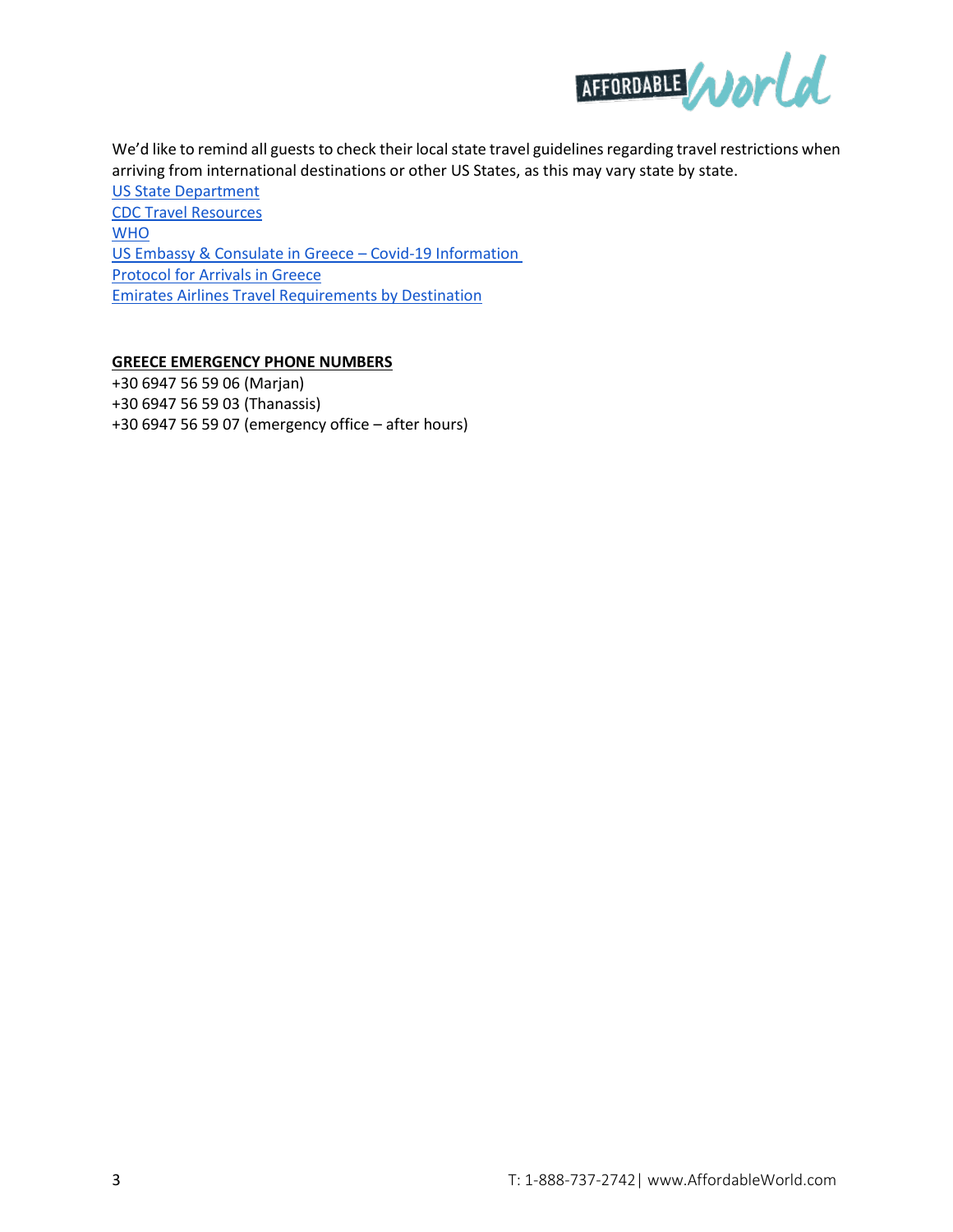

# **THINGS TO KNOW BEFORE YOU GO**

# **GREECE**

(Updated June 2022)

#### **PREPARING FOR YOUR TRIP**

As you prepare to embark on your upcoming Affordable World journey, please log on to your My Affordable account and click on your trip confirmation ID to review the most up to date trip details including hotel information, flight schedules, and ticket number(s). Please make sure you have all travel documents\*, passports, and necessary visas ready before you depart for your trip.

## **CHECKING IN AT THE AIRPORT**

Be sure to bring your **passport** as you will need to present it when checking in at the airport\*. Please be advised that not all airlines assign seats in advance. Some airlines assign seats at the airport during checkin. We recommend all travellers arrive at the airport at least 3 hours prior to the flight departure time. You will receive boarding passes at the airline counter when you check in for your flight. *\*Additional documents and/or PCR tests may be required due to COVID-19. It is the responsibility of the traveler to check relevant travel advisories and/or restrictions and to obtain all necessary documents and tests prior to departure, as well as entry back into the U.S. Affordable World is not responsible if you are denied entrance for any reason in any country, even if you hold a valid passport and entry visa.*

#### **UPON ARRIVAL IN GREECE**

Please go through Customs and Immigrations on your own. Our representative will be waiting for you inside the baggage claim area and will be holding an Affordable World flag or sign. Please wear your Affordable World badge for easy identification.

Affordable World tour guides/airport assistants will wait for arriving tour members at the airport baggage claim area for up to **90 minutes** after the landing time of the tour member's flight before departing from the airport with transportation to the hotel. If for any reason a tour member does not meet the Affordable World representative within 90 minutes after the landing time of the tour member's flight, the tour member will be responsible for his or her own transportation from the airport to the hotel, along with all associated expenses.

*\*\*Land only packages do not include airport transfers. Land only travellers – please arrange your own airport transfer to the hotel. If you have purchased an airport transfer service from us please be sure to provide all flight information to Affordable World prior to your trip departure date.\**

# **TRAVEL DOCUMENTS\***

- **Passports must be valid for 6 months from the return date of your trip.**
- **US Passport holders**  No visa is required for your stay up to 90 days; A visa is required for all official and diplomatic passport holders.
- **Non-US-Passport holders** please check with your local consulate or embassy for Greece Visa requirements.
- It is the responsibility of the traveller to obtain a visa and all required travel documents in a timely manner.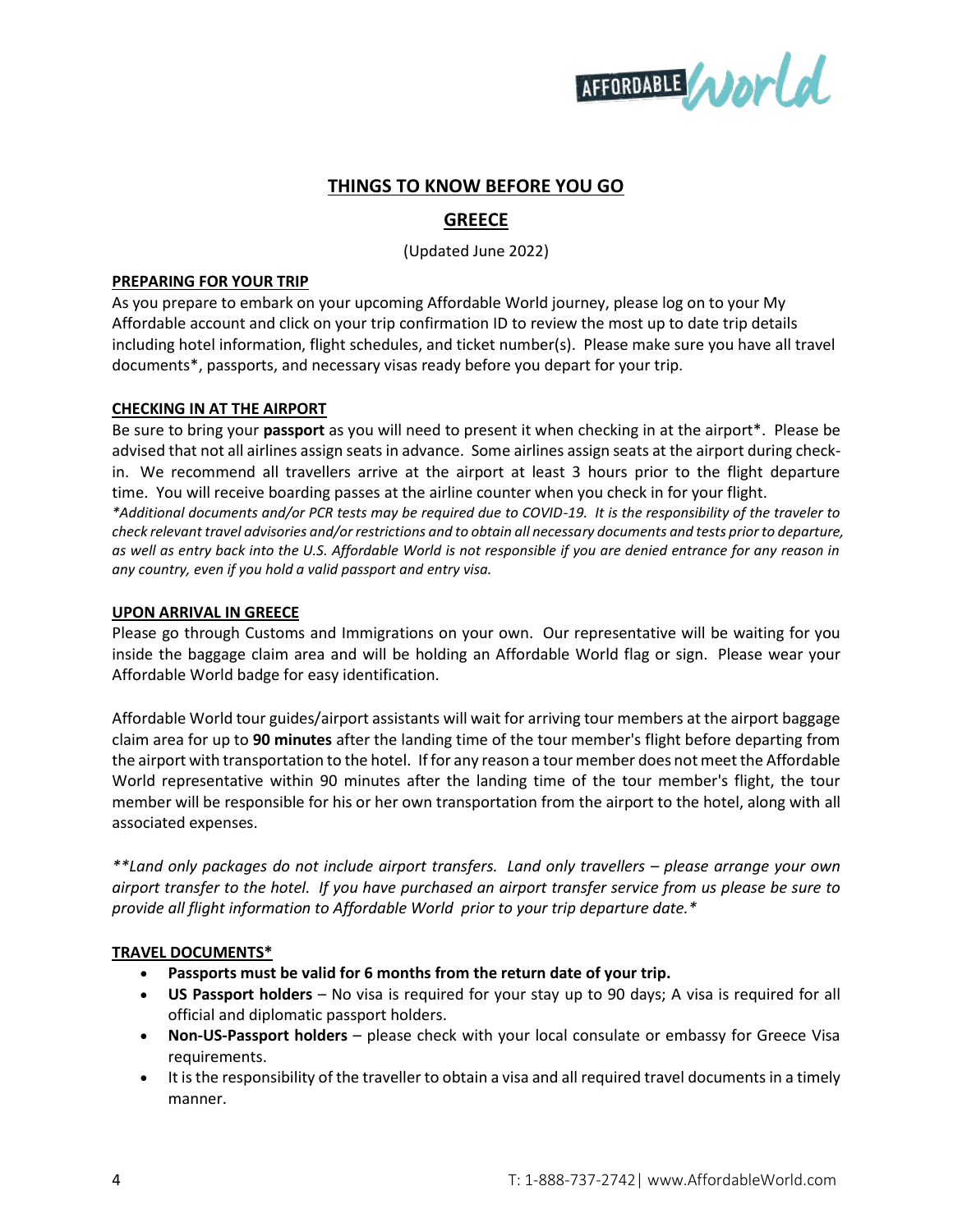

*\*Additional documents and/or PCR tests may be required due to COVID-19. It is the responsibility of the traveler to check relevant travel advisories and/or restrictions and to obtain all necessary documents and tests prior to departure, as well as entry back into the U.S. Affordable World is not responsible if you are denied entrance for any reason in any country, even if you hold a valid passport and entry visa.*

## **BAGGAGE**

Baggage allowance for international flights varies by airlines and is subject to change at any time. For up-to-date baggage allowance restrictions, please check with the appropriate airline for their latest regulations. Additional baggage charges may apply.

## **Important Luggage Info & Tips**

- Baggage is the sole responsibility of the traveler. We recommend using a TSA approved luggage lock and **Affordable World** luggage tags (enclosed) showing the name and contact information of the owner.
- DO NOT pack medicine, valuables, and other personal necessities in checked luggage. Keep these items in your carry-on bag.
- Consider packing a change of clothing, a set of undergarments and toiletry in your carry-on bag to avoid inconvenience caused by delays or lost luggage.
- Power bank chargers over 20,000 mAh are restricted from carry on and check in luggage.
- Power bank mAh capacity must be clearly labelled by the manufacturer on the charger.
- Please visi[t www.tsa.gov](http://www.tsa.gov/) for USA carry on restrictions.
- **No porter service will be provided throughout the tour or on ferry journeys; customers will need to be physically able to carry their own baggage when embarking and disembarking the ferry to place baggage in the designated storage area (this may include steps, inclines and/or uneven walkways).**
- During the tour please always keep an eye on your personal belongings and valuables. Be aware of your surroundings when going out on your own.
- **Please keep in mind within Greece the baggage limitation on all flights varies by airline. Please check directly with the corresponding airline for baggage allowance policies.**

#### **FERRY SERVICE DISRUPTION**

Please note, in circumstances which may be beyond our control, ferry services between islands may be interrupted or cancelled due to reasons such as, inclement weather, acts of God, a strike, or other unforeseen hazardous conditions. If the ferry services will not operate as scheduled, our ground agents in Greece will make reasonable efforts to assist you; this includes but is not limited to varying itineraries or substituting sightseeing excursions. In some cases, we may have to rearrange your itinerary to accommodate the revised ferry schedule and in other cases you will be given the option to pay the difference for a flight to the island; alternatively you may also purchase your own flight should you wish to. In other rare cases it may not be possible to access the island at all. Please note, the options listed are for reference only and will vary based on the circumstances at the time of the event. Our ground agents in Greece will determine the best alternative options for the group and inform you of the itinerary changes and/or alternate transportation options at the time of the event. Please note, any unused tour costs will not be refunded, and any additional expenses incurred will not be reimbursed by Affordable World. Prior to your travels, we highly recommend purchasing adequate travel insurance.

#### **FERRY DURATION**

Please keep in mind all these durations are subject to change given any determining factors that day. Athens - Mykonos - approx. 5 hours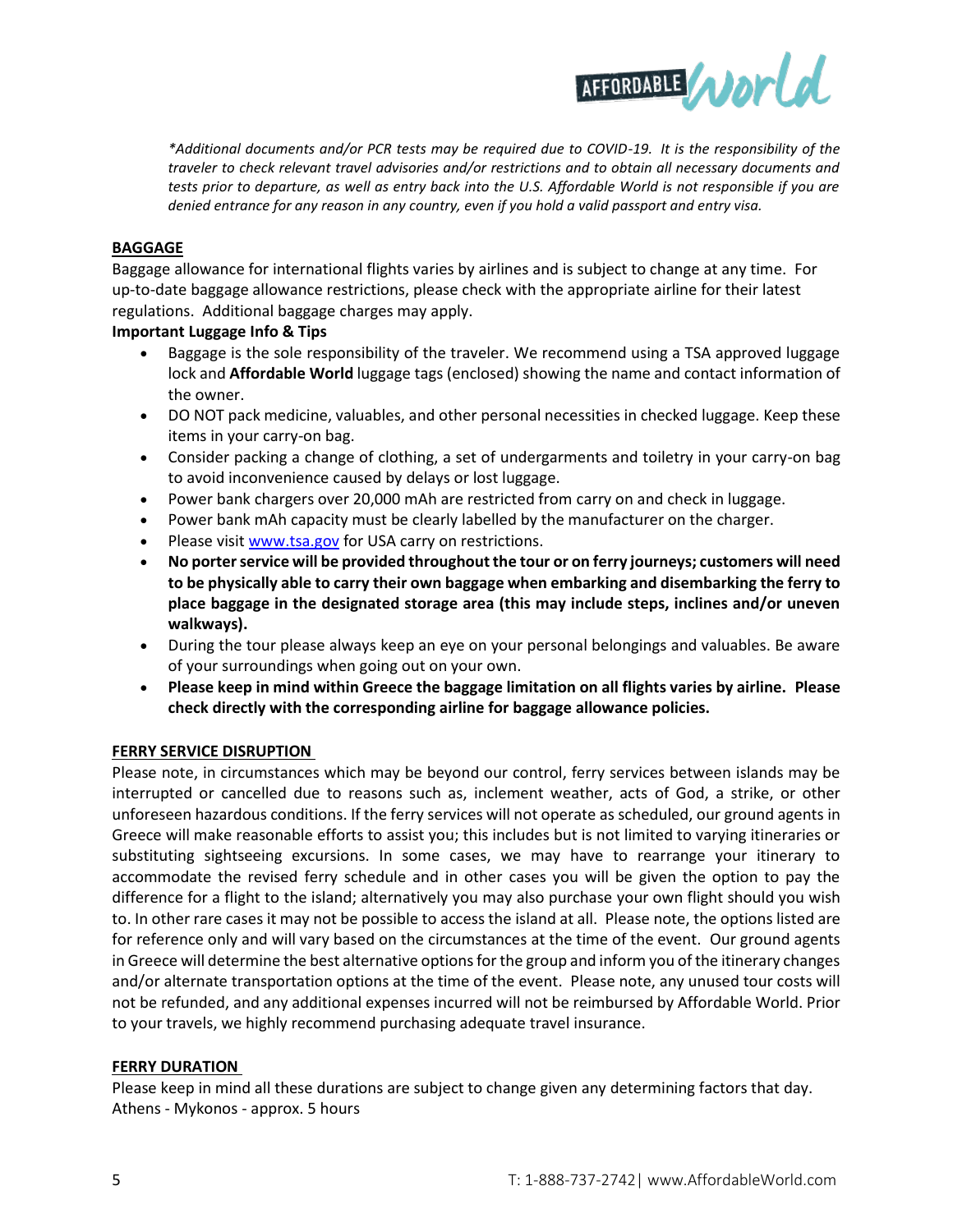

Mykonos - Santorini - approx. 4 hours Santorini - Athens - approx. 8 hours

# **FERRY TRANSFERS**

Please note, our Greece packages are classified as semi-independent tours\*. Ferry transfers will be handled by different local representatives at each port upon arrival and departure. Guests will not be provided with porter services or assistance with getting on/off any of the included ferry journeys. Please visit ou[r travel styles page](https://www.affordableworld.com/travel-styles?item=Semi%20Independent) to learn more about our different travel styles offered. *\*Semi-Independent trips are generally medium-paced and often offer more free time than Escorted tours: cue free days and evenings earmarked for you to explore alone or join optional tours. The trips include local guides and guiding services on city orientation and optional tours as per the itinerary—with some featuring the same guide and others guides who vary across cities, days, and activities. Airport-hotel transfers may be handled by different representatives, while in other cases, you may need to take airport shuttles and short cab rides independently. With these tours, you won't be provided with porter services or assistance with getting on and off any included ferry journeys.*

## **CURRENCY**

Greece uses the Euro as its national currency. As of June 2021, the exchange rate is \$1 U.S dollar to 0.82 Euro. We suggest you bring a combination of cash and credit cards for your trip. Most department stores, hotels and restaurants will accept major credit cards such as American Express, Visa, and MasterCard. However it is more convenient to use cash especially if you are planning to shop and eat in smaller shops. Please always keep your currency exchange receipts as you may need to present these when changing EUR back to your own currency at the end of your trip. All travelers entering or leaving the EU with a sum equal to or exceeding 10,000 Euros must declare the amount in writing to Customs without being individually requested to do so.

#### **TIPPING**

*An important note on tipping -* please note gratuities are not included in your tour cost. They are customary and their purpose is to encourage and reward quality service. Our guides and drivers greatly appreciate any tips you would like to give them. As you will have different guides and drivers in each city, we have provided a breakdown for the suggested tip amount (in Euro) by city, guide and driver.

- Athens:  $€10$  to TG  $/€5$  to driver
- **Mykonos:** €7 to TG / €3 to driver
- **Santorini:** €7 to TG / €3 to driver

# **HEALTH & MEDICAL MATTERS**

 Medical and vaccination requirements vary between countries and it is important you check with your family doctor or a qualified medical professional for the most up to date travel health information for the region you are visiting.

*\*Additional documents and/or PCR tests may be required due to COVID-19. It is the responsibility of the traveler to check relevant travel advisories and/or restrictions and to obtain all necessary documents and tests prior to departure, as well as entry back into the U.S. Affordable World is not responsible if you are denied entrance for any reason in any country, even if you hold a valid passport and entry visa.*

 Guests must ensure they are physically and medically able to travel; the majority of our tours incorporate active elements such as walking to and from buses and vessels, walking long distances, and sightseeing; you are responsible for familiarizing yourself with the level of activity that will be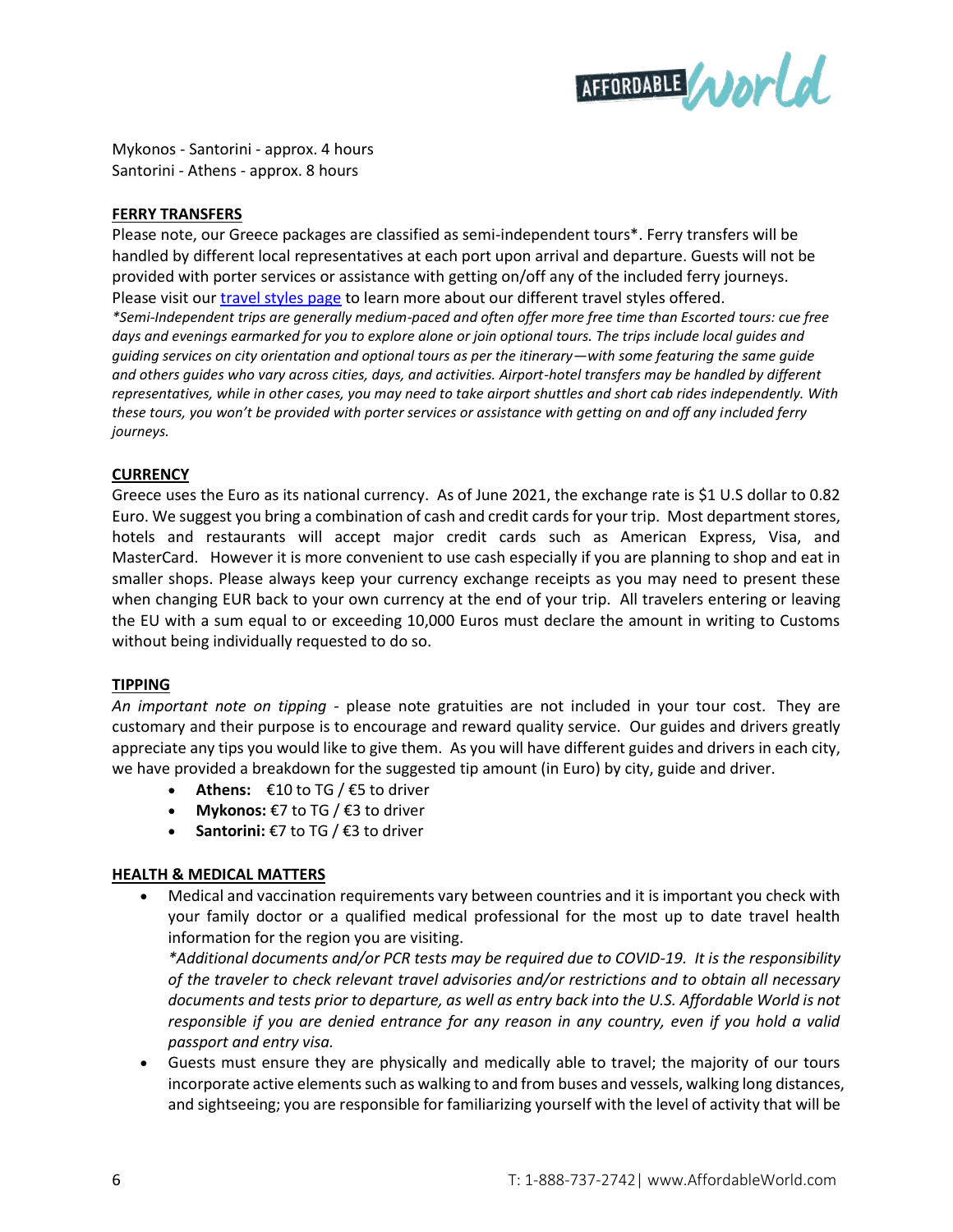

involved in your guided Tour. Please consult your physician regarding your medical condition and ability to travel long distances.

 It is advisable to pack any prescription medicine in your carry-on luggage. Please ensure prescription medicine is fully labelled. It may also be useful to bring aspirin, over-the-counter medicine for the flu, indigestion, motion sickness, etc. In case of illness during the trip, please immediately notify your tour guide for assistance.

## **ELECTRICAL REQUIREMENT**

Greece's electrical system operates at 220 volts. You will need a voltage converter and plug adapter in order to use U.S appliances. It is recommended travellers bring their own voltage converter and adapter.

# **TIME DIFFERENCE**

The time difference between major cities in North America and Greece are as below:

- Los Angeles + 10 hours
- New York + 7 hours

## **MEALS**

Certain meals are included in Greece as per the itinerary. We regret to inform you that Affordable World is unable to confirm any special meal request as it is based on the availability of the restaurants, hotels, and airlines. Please contact the airlines directly to place special meal requests for your flights.

#### **SHOPPING**

Although Affordable World Tours' national guides will be happy to assist you with any shopping requirements, Affordable World Tours does not assume responsibility for any items purchased at shops while on tour. You are never required to purchase any items while on tour and thus must be responsible for your own purchases. Any after sales correspondence must be between the passenger and the shop in question.

#### **OPTIONAL TOURS**

Optional tours may be added up to 7 days prior to the departure date. Optional tours may also be purchased while on the tour. All on-site optional tour purchases are an additional \$10 per person and must be payable in USD cash (credit cards are not accepted for on-site optional tour purchases). Optional tours that have a "pre-book" icon are only available for purchase up to 7 days prior to the departure date and are not available for on-site purchase. Unused services, including optional tours are non-refundable.

#### **CLIMATE & CLOTHING**:

Greece generally has a typical Mediterranean climate – the country traditionally experiences hot summers and rainy and cold winters but overall enjoys a good amount of sunshine all year long.

- It is suggested to bring comfortable, casual clothing, and a swimsuit; a comfortable pair of walking shoes and sunglasses are essential, light hats advisable.
- Be prepared for many steps, uneven pavement and walking up steep inclines (especially in Santorini, Mykonos and Crete; as well as Athens' historic sites) – comfortable walking shoes with grip are strongly recommended.
- If you are visiting Greece in the summer, choose lightweight clothes for its balmy weather  $$ natural fabrics such as linens and cottons are highly recommended. While the Greek islands are